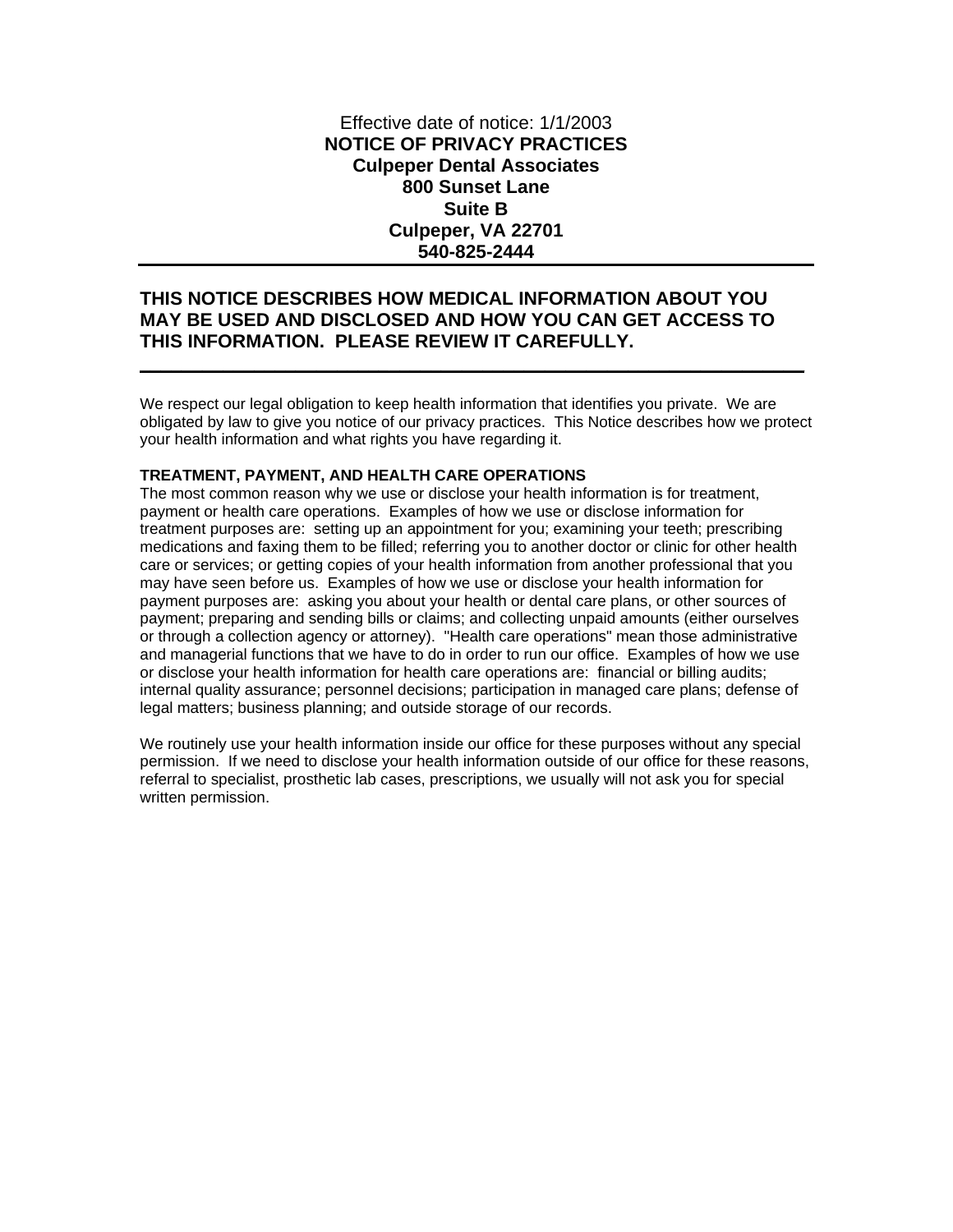## **USES AND DISCLOSURES FOR OTHER REASONS WITHOUT PERMISSION**

In some limited situations, the law allows or requires us to use or disclose your health information without your permission. Not all of these situations will apply to us; some may never come up at our office at all. Such uses or disclosures are:

When a state or federal law mandates that certain health information be reported for a specific purpose;

For public health purposes, such as contagious disease reporting, investigation or surveillance; and notices to and from the federal Food and Drug Administration regarding drugs or medical devices;

Disclosures to governmental authorities about victims of suspected abuse, neglect or domestic violence;

Uses and disclosures for health oversight activities, such as for the licensing of doctors; for audits by Medicare or Medicaid; or for investigation of possible violations of health care laws;

Disclosures for judicial and administrative proceedings, such as in response to subpoenas or orders of courts or administrative agencies;

Disclosures for law enforcement purposes, such as to provide information about someone who is or is suspected to be a victim of a crime;

To provide information about a crime at our office; or to report a crime that happened somewhere else;

Disclosure to a medical examiner to identify a dead person or to determine the cause of death; or to funeral directors to aid in burial; or to organizations that handle organ or tissue donations;

Uses or disclosures for health related research;

Uses and disclosures to prevent a serious threat to health or safety;

Uses or disclosures for specialized government functions, such as for the protection of the president or high ranking government officials; for lawful national intelligence activities; for military purposes; or for the evaluation and health of members of the foreign service;

Disclosures of de-identified information;

Disclosures relating to worker's compensation programs;

Disclosures of a "limited data set" for research, public health, or health care operations;

Incidental disclosures that are an unavoidable by-product of permitted uses or disclosures;

Disclosures to "business associates" who perform health care operations for us and who commit to respect the privacy of your health information;

Unless you object, we will also share relevant information about your care with your family or friends who are helping you with your dental care.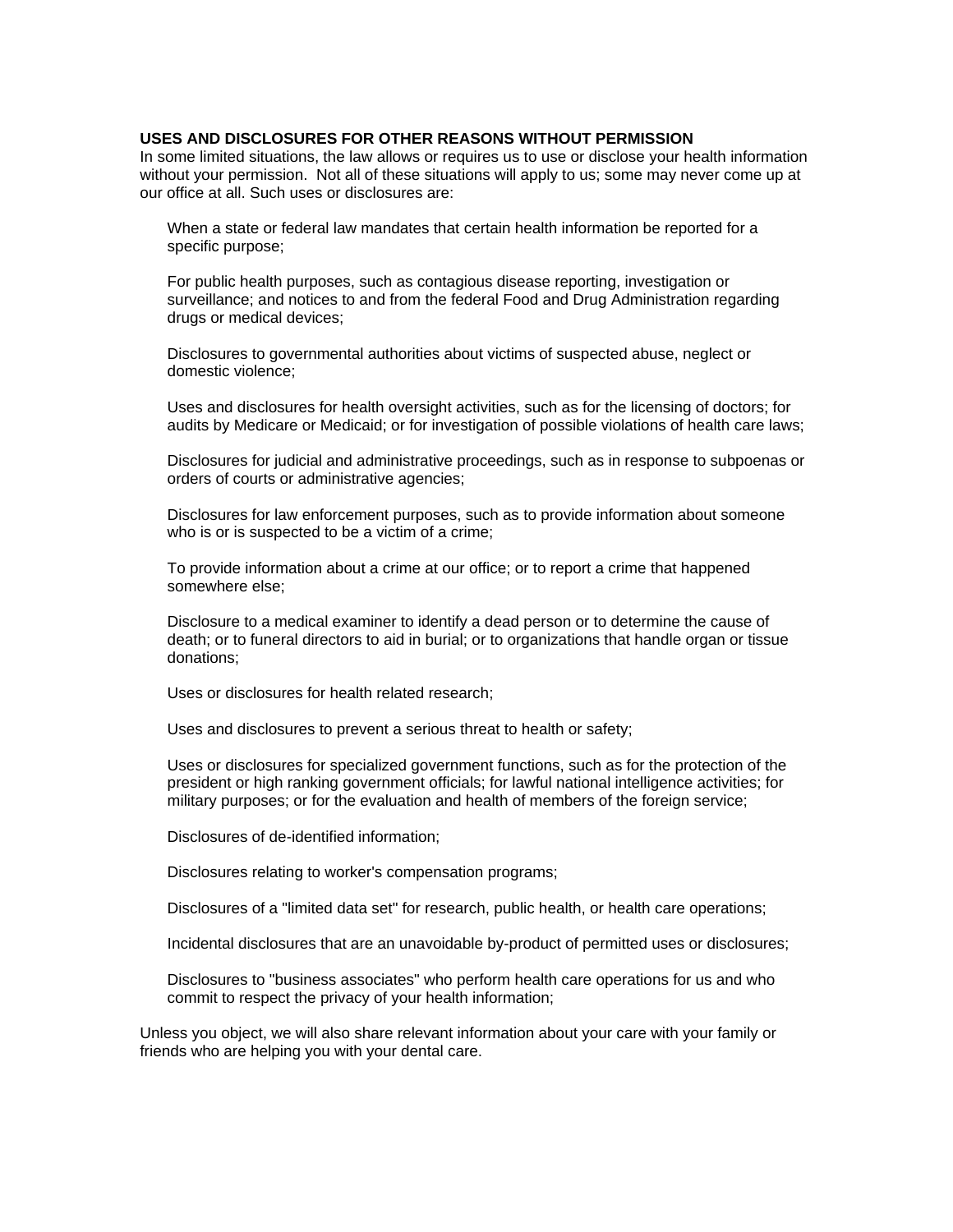## **APPOINTMENT REMINDERS**

We may call or write to remind you of scheduled appointments, or that it is time to make a routine appointment. We may also call or write to notify you of other treatments or services available at our office that might help you. Unless you tell us otherwise, we will mail you an appointment reminder on a post card, and/or leave you a reminder message on your home answering machine or with someone who answers your phone if you are not home.

#### **OTHER USES AND DISCLOSURES**

We will not make any other uses or disclosures of your health information unless you sign a written "authorization form." The content of an "authorization form" is determined by federal law. Sometimes, we may initiate the authorization process if the use or disclosure is our idea. Sometimes, you may initiate the process if it's your idea for us to send your information to someone else. Typically, in this situation you will give us a properly completed authorization form, or you can use one of ours.

If we initiate the process and ask you to sign an authorization form, you do not have to sign it. If you do not sign the authorization, we cannot make the use or disclosure. If you do sign one, you may revoke it at any time unless we have already acted in reliance upon it. Revocations must be in writing. Send them to the office contact person named at the beginning of this Notice.

## **YOUR RIGHTS REGARDING YOUR HEALTH INFORMATION**

The law gives you many rights regarding your health information. You can:

Ask us to restrict our uses and disclosures for purposes of treatment (except emergency treatment), payment or health care operations. We do not have to agree to do this, but if we agree, we must honor the restrictions that you want. To ask for a restriction, send a written request to the office contact person at the address, fax or E Mail shown at the beginning of this Notice.

Ask us to communicate with you in a confidential way, such as by phoning you at work rather than at home, by mailing health information to a different address, or by using E mail to your personal E Mail address. We will accommodate these requests if they are reasonable, and if you pay us for any extra cost. If you want to ask for confidential communications, send a written request to the office contact person at the address, fax or E mail shown at the beginning of this Notice.

Ask to see or to get photocopies of your health information. By law, there are a few limited situations in which we can refuse to permit access or copying. For the most part, however, you will be able to review or have a copy of your health information within 30 days of asking us (or sixty days if the information is stored off-site). You may have to pay for photocopies in advance. If we deny your request, we will send you a written explanation, and instructions about how to get an impartial review of our denial if one is legally available. By law, we can have one 30 day extension of the time for us to give you access or photocopies if we send you a written notice of the extension. If you want to review or get photocopies of your health information, send a written request to the office contact person at the address, fax or E mail shown at the beginning of this Notice.

Ask us to amend your health information if you think that it is incorrect or incomplete. If we agree, we will amend the information within 60 days from when you ask us. We will send the corrected information to persons who we know got the wrong information, and others that you specify. If we do not agree, you can write a statement of your position, and we will include it with your health information along with any rebuttal statement that we may write. Once your statement of position and/or our rebuttal is included in your health information, we will send it along whenever we make a permitted disclosure of your health information. By law, we can have one 30 day extension of time to consider a request for amendment if we notify you in writing of the extension. If you want to ask us to amend your health information, send a